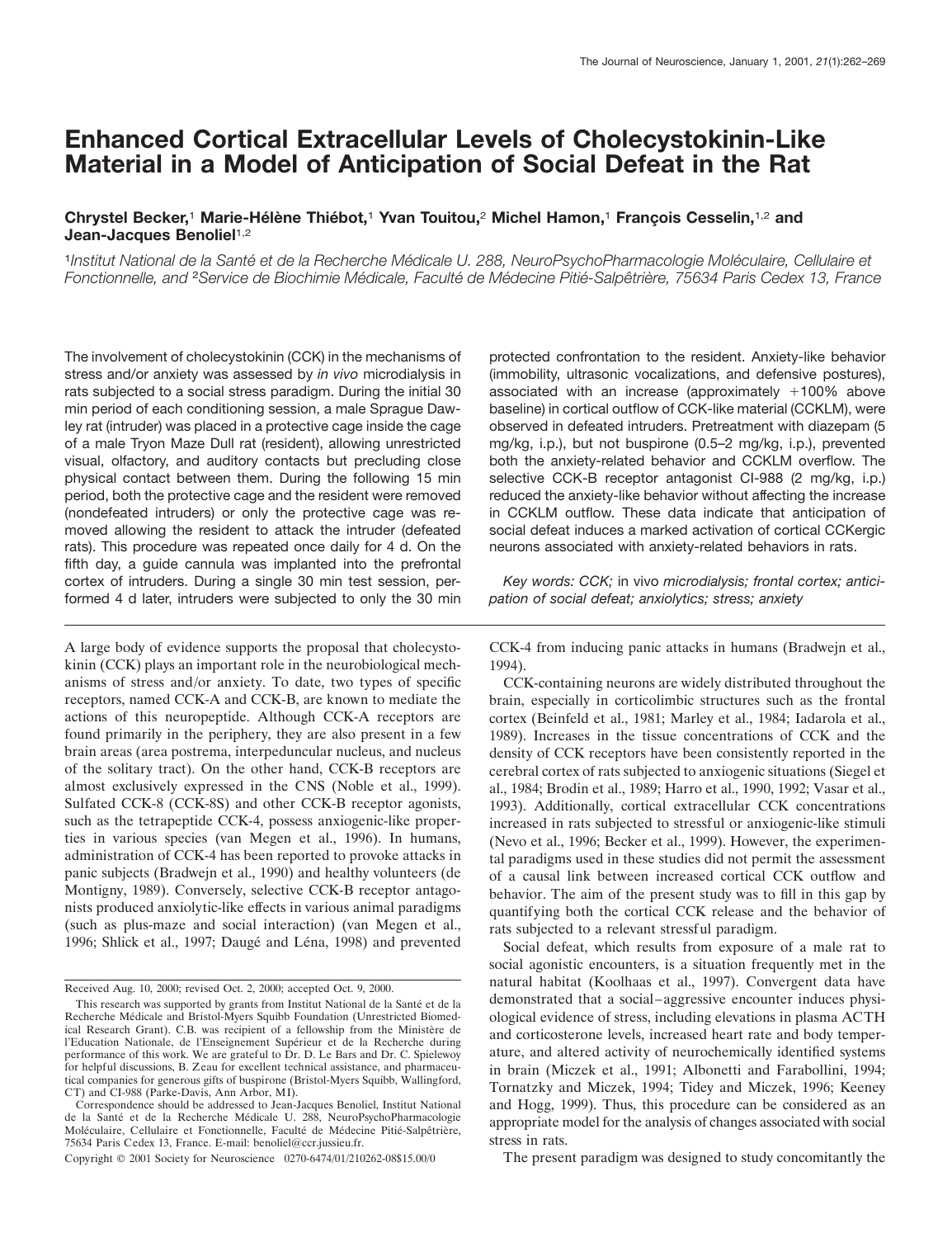conditioned behavioral and biochemical consequences of the anticipation of social defeat. This was achieved by repeatedly subjecting experimental intruder rats to the threats by an aggressive conspecific resident, before being physically attacked and defeated. The effects of clinically efficient or putative anxiolytics on both behavioral parameters and cortical CCK release were examined under these experimental conditions.

#### **MATERIALS AND METHODS**

#### *Animals*

Male Sprague Dawley rats (Centre d'Élevage R. Janvier, Le Genest-St-Isle, France), weighing 250–300 gm, served as the experimental "intruder" animals. They were placed in individual cages ( $45 \times 25 \times 17$  cm) for 10 d before the beginning of the experiments. Male Tryon Maze Dull S3 (TMD) rats (University of Limburg, Maastricht, The Netherlands), weighing 500–600 gm, served as "resident" rats in agonistic encounters. They were housed singly from weaning (at 3 weeks of age) in appropriate cages (45  $\times$  45  $\times$  17 cm). TMD rats are known as being spontaneously territorially aggressive animals and thereby dominant against intruders (Koolhaas et al., 1990). Ten TMD rats were used for the whole series of experiments performed in these studies. All animals were kept under controlled environmental conditions (22  $\pm$  1°C, 60% relative humidity, 12 hr light/dark cycle, food and water *ad libitum*). Procedures involving animals and their care were all conducted in conformity with the institutional guidelines that are in compliance with national and international laws and policies (council directive #87–848 from the Ministère de l'Agriculture et de la Forêt, Service Vétérinaire de la Santé et de la Protection Animale).

#### *Social defeat*

*Procedure.* The behavioral procedure consisted of four daily conditioning sessions and one test session that involved the same pairs of residents and intruders. The 45 min conditioning sessions were divided into two consecutive periods. During period I (30 min), intruders were placed singly in a protective cage without cover  $(25 \times 25 \times 30 \text{ cm})$  inside the resident home cage. The resident home cage had no cover and was surrounded by a 100-cm-high wire-mesh enclosure (45  $\times$  45 cm). The protective cage allowed unrestricted visual, auditory, and olfactory contacts with the resident but precluded close physical contact (Fig. 1). During period II (15 min), the protective cage was removed. After the fourth conditioning session, i.e., the fifth day, intruders were implanted with a guide cannula (see below). Four days later, the experimental intruders implanted with the microdialysis probe (see below) were subjected to a single test session that consisted of a 30 min protected confrontation only.

Intruder rats were divided into two groups. During period II of each session, the resident was either present, allowing physical confrontation with the intruder (defeated intruders), or removed, while the intruder had access to the entire resident home cage (nondefeated intruders). Therefore, the nondefeated intruders were never physically attacked and defeated by the resident.

*Behavioral quantification.* The duration of immobility and 22 kHz ultrasonic vocalizations (USV) and the total number of rearings, wallclimbings (i.e., ascending the protective wire-mesh partition), and defensive–submissive postures (i.e., upright posture) were directly observed during period I of the four conditioning sessions and during the test session. USV were detected using a Batbox III (CEBA, Le Verdier, France), and behaviors were measured by two experienced observers who were blind to the treatment conditions.

Behavioral data were analyzed by two-way (subjects, sessions or subjects, drugs) ANOVAs followed, as appropriate, by pairwise comparisons using the Dunn's *t* test with the error variance term from ANOVAs.

#### *Microdialysis*

To estimate the *in vitro* recovery of CCK-like material (CCKLM), dialysis membrane was immersed at room temperature in an artificial CSF (aCSF) containing 0.25 or 0.50 ng/ml CCK-8S (Bachem, Bubendorf, Switzerland) and continuously perfused with aCSF at 3.0  $\mu$ l/min. Two fractions (corresponding to 90  $\mu$ l each, 30 min) were collected for each probe at each concentration of CCK-8S. The collected fractions, as well as 90  $\mu$ l aliquots of the original solutions, were assayed for their CCKLM content by the radioimmunoassay (RIA) procedure described below. The relative recovery of a probe was calculated as the percentage



*Figure 1.* Social defeat stress procedure. *A*, Conditioning sessions. During period I (30 min), the intruder was placed in a protective cage inside the home cage of resident. The protective cage allowed unrestricted visual, auditory, and olfactory contacts with the resident but precluded close physical contact. Then the protective cage was removed, allowing the resident to attack the intruder (period II, 15 min). *B*, The experimental procedure consisted of four daily conditioning sessions (*D1–D4* ) and one test session (*D9*) that involved the same pairs of residents and intruders. A microdialysis guide cannula was implanted on day 5. On day 9 in the course of the microdialysis study, intruders were subjected to a single test session that consisted of a 30 min protected confrontation to resident (period I only).

of CCKLM quantified in the microdialysates over that present in the original solution. For the two CCK-8S concentrations tested, this ratio was constant:  $8.2 \pm 0.4\%$  (mean  $\pm$  SEM;  $n = 22$ ). When the bath concentration of CCK-8S was changed from 0.25 to 0.50 ng/ml, equilibrium was reached within the 30 min collection period after this change.

Twenty-four hours after the fourth conditioning session, intruders were anesthetized with chloral hydrate (375 mg/kg, i.p.) and positioned in a stereotaxic frame (David Kopf Instruments, Tujunga, CA). The skull was exposed, and a 1 mm diameter hole was drilled for the descent of a stainless steel guide cannula (CMA/12; outer diameter, 0.7 mm; CMA Microdialysis, Stockholm, Sweden) with a "dummy probe." Descent was made down to the following coordinates for the tip of the guide cannula just above the frontal cortex: anteroposterior,  $+2.7$  mm from bregma; lateral,  $-1.7$  mm from bregma; height,  $-0.8$  mm from the skull (Paxinos and Watson, 1986). The cannula was then secured with dental cement to the skull, and the skin was sutured. Animals were allowed to recover from the surgery in individual cages for 4 d before the microdialysis experiment.

The day before the experiment, rats were placed in a Plexiglas microdialysis bowl (35 cm in diameter) with access to food and water *ad*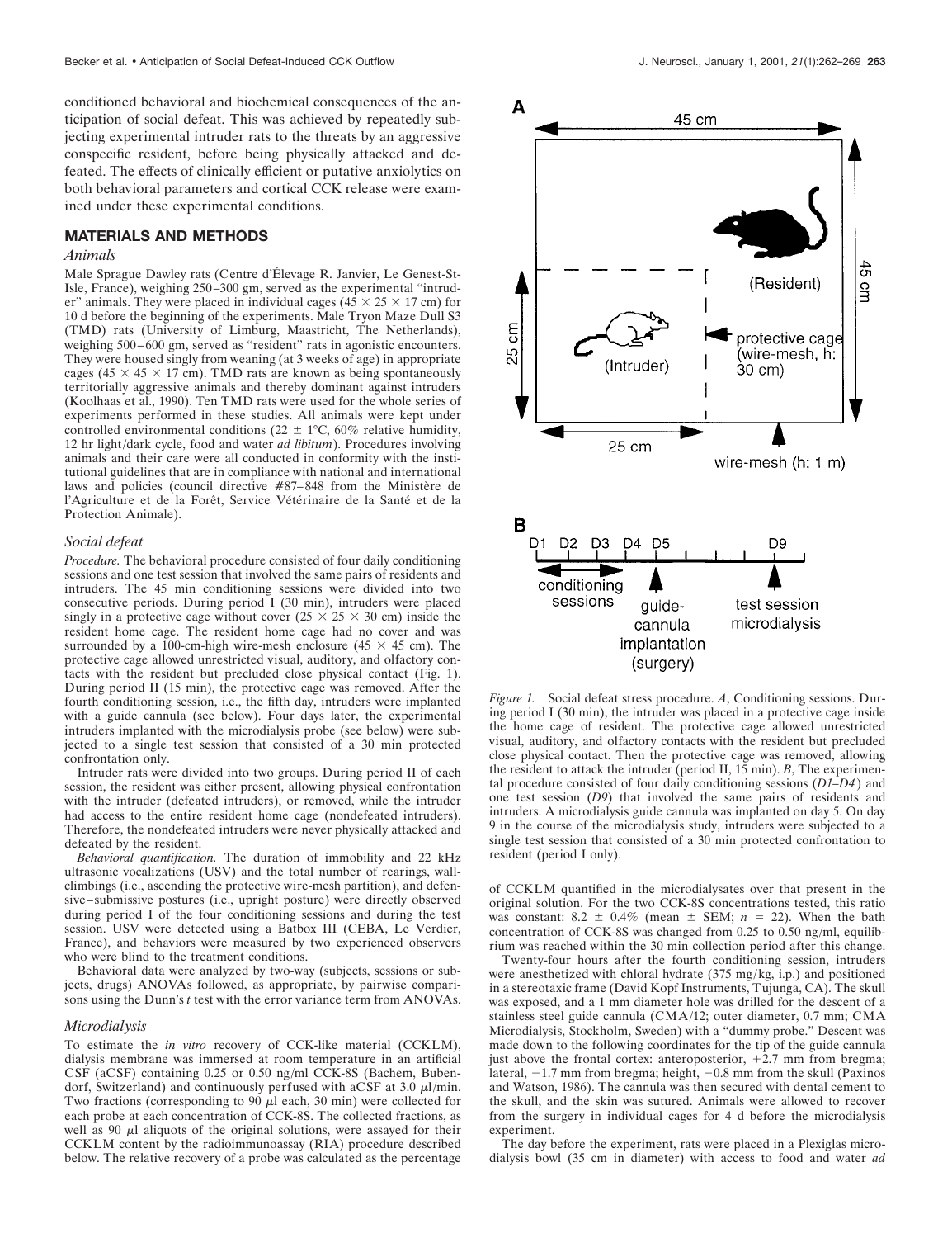*libitum*. The next morning, the dummy probe was removed, and a microdialysis probe (CMA/12; cutoff, 20,000 Da; outer diameter, 0.5 mm; 2 mm in length; CMA Microdialysis) was introduced into the guide cannula so as to protrude by 2 mm into the frontal cortex (Nevo et al., 1996). The probe was continuously perfused at a flow rate of 3.0  $\mu$ l/min with aCSF (in mm: 146 NaCl, 3.0 KCl, 1.2 CaCl<sub>2</sub>, 1.0 MgCl<sub>2</sub>, 1.9  $Na<sub>2</sub>HPO<sub>4</sub>$ , and 0.1 NaH<sub>2</sub>PO<sub>4</sub>, final pH 7.4) supplemented with bovine serum albumin (BSA) [0.025% w/v (Sigma, St. Louis, MO)] and peptidase inhibitors  $[0.03\% \text{ w/v}, \text{bacitracin}$  (Janssen, Geel, Belgium) and  $0.1\%$ w/v, polypep (Sigma)]. To allow dialysis to reach steady state around the membrane probe, perfusion was performed for 90 min (washout period) before collection of the first fraction (Nevo et al., 1996). In all experiments, 11 fractions of 90  $\mu$ l (each corresponding to 30 min of perfusion) were collected at  $0^{\circ}$ C and then immediately frozen at  $-30^{\circ}$ C until the determination of their CCKLM content using the RIA procedure described below.

During the microdialysis procedure, 118 min after collection of the first fraction, i.e., 2 min before collecting the fifth fraction, intruders (either defeated or nondefeated) were subjected to the behavioral test session. Each rat was gently moved to the protective cage placed inside the usual resident home cage for the 30 min test session and then back to the microdialysis bowl. This was done without having to detach the swivel arm. Thus, during the microdialysis procedure, intruders were threatened, but not defeated, by the resident.

At the end of the experiment, animals were deeply anesthetized with chloral hydrate and decapitated. Brains were removed and immediately frozen in isopentane cooled by dry ice. Placement of microdialysis probes was verified by histological examination. When the probe was incorrectly placed, the corresponding results were discarded (in only 2 of the 73 intruders used in the studies).

*Drugs and treatments.* The benzodiazepine receptor agonist diazepam (5 mg/kg; Hoffmann-La Roche, Basel, Switzerland), the selective CCK-B receptor antagonist CI-988 [2 mg/kg; Parke-Davis, Ann Arbor, MI (Hughes et al., 1990)], or the 5-HT<sub>1A</sub> receptor agonist buspirone [0.5, 1.0, and 2.0 mg/kg; Bristol-Myers Squibb, Wallingford, CT) (Hamon, 1997)], were administered intraperitoneally to the intruder 30 min before its protected introduction into the resident home cage. The benzodiazepine receptor antagonist flumazenil [10 mg/kg, i.p.; Hoffmann-La Roche (Hunkeler et al., 1981)] was injected 5 min before the administration of diazepam. Buspirone was diluted in saline (0.9% w/v NaCl). Diazepam, flumazenil, and CI-988 were prepared as a suspension in acacia gum in distilled water. Intruders that received vehicle (3 ml/kg) were treated according to the same protocol.

*CCKLM radioimmunoassay.* The buffer used for preparing [ 125I]human gastrin solution (2000 Ci/mmol; CIS Bio International, Gif-sur-Yvette, France) and charcoal suspension was 50 mm barbital-HCl, pH 8.5, containing 1 gm/l sodium azide and 10 mm  $MgCl<sub>2</sub>$ . The anti-CCK-8 antiserum was obtained in a rabbit injected repeatedly with CCK-8 coupled to thyroglobulin by glutaraldehyde (Studler et al., 1981). For the measurement of CCKLM in microdialysates,  $90 \mu$ l fractions were incubated with  $100 \mu l$  of an anti-CCK antiserum solution [in barbital-HCl buffer containing 3.75 gm/l BSA; 1/1,500,000 final dilution (Benoliel et al., 1992)] and 50  $\mu$ l of barbital-HCl buffer. After a 48 hr incubation at 4°C, 50  $\mu$ l of the [<sup>125</sup>I]gastrin tracer solution (corresponding to 2000– 2500 cpm) was added, and incubation proceeded for an additional 20–24 hr. The assay was stopped by adsorbing the free tracer onto active dextran T70-coated charcoal (4 and 40 gm/l, respectively, in the barbital-HCl buffer containing 10% horse serum; 1 ml of the suspension per tube). The tubes were immediately centrifuged at  $6000 \times g$  for 10 min at 4°C, and the radioactivity in the supernatants was estimated by gamma spectrometry. Standard curves were prepared from RIAs of standard solutions of 0.5–50 pg/tube of authentic CCK-8S in 50  $\mu$ l of the barbital-HCl buffer supplemented with BSA. These aliquots were mixed with 90  $\mu$ l of aCSF and 100  $\mu$ l of the antiserum dilution, and RIAs then proceeded as described above. The detection limit of the assay was 0.75 pg of CCK-8S per tube, and half displacement of  $\lceil 125 \rceil$  gastrin bound to antibodies was obtained with  $\sim$ 10 pg of the peptide.

Under these RIA conditions, the cross-reactivity was 233% with nonsulfated CCK-8, 204% with gastrin, 31% with CCK-7S, 26% with nonsulfated CCK-7, 25% with CCK-5, 11% with CCK-33, and 1% with CCK-4, and was undetectable with rat  $\alpha$ -calcitonin gene-related peptide (up to 2.5  $\mu$ g/tube) compared with 100% for synthetic CCK-8S.

The CCKLM content of each fraction was expressed as CCK equivalents, i.e., the amount of authentic CCK-8S producing the same displacement of the radioiodinated tracer bound to anti-CCK antibodies as the endogenous material. These values were not corrected for probe recovery calculated from *in vitro* experiments with authentic CCK-8S. The effects of treatments were assessed by expressing the levels of CCKLM in each fraction collected after the treatment as a percentage of the mean levels of the peptide in the first three fractions collected immediately after the washout period. CCKLM in each fraction was compared with baseline level using paired Student's *t* test (two-tailed). Comparison between treated versus control groups for each fraction was made using one-way (drug) ANOVA followed, as appropriate, by the Dunn's *t* test with the error variance term from ANOVA.

#### **RESULTS**

### **Motor and social behavior of intruders during the four conditioning sessions of repeated defeat**

During period I of the first conditioning session, i.e., before the first defeat episode, the intruders displayed high levels of activity as indicated by numerous rearings, wall-climbings, and short immobility duration (Fig. 2*A*). USV and defensive–submissive postures were absent. During period II, when the protective cage was removed, intruders were immediately attacked and defeated by the residents. Defeat was indicated by full submissive posture, with the intruder laying motionless on its back with ventral surface exposed to the resident. The submissive postures seemed to reduce or suppress the resident aggressive behavior. Indeed, a total of three to four attacks  $(<10$  sec each) only occurred during the 15 min period II, and intruders were only exceptionally wounded. These animals (only 3 of the 73 intruders used in these studies) were not included in the data reported herein.

During period I of the next three conditioning sessions (days 2–4), the defeated intruders were significantly less active (reduction of rearings and wall-climbings) than on the first session. In addition, they displayed defensive–submissive postures and emitted USV. These behaviors developed progressively over the successive sessions. The values of immobility, USV, and rearings measured during the fourth session were significantly different from those recorded during the second session.

In contrast, in nondefeated intruders, none of the behavioral parameters significantly varied during the four conditioning sessions (data not shown). In particular, on the fourth session, these animals displayed a lower level of immobility, a larger number of rearings and wall-climbings compared with defeated intruders, and no defensive–submissive postures or USV. Indeed, the values of all these parameters were not significantly different from those measured on the first conditioning session in the to-be defeated intruders.

## **Motor and social behavior of intruders during the microdialysis test session**

Compared with behavioral parameters quantified during period I of the fourth conditioning session, there were no significant variations in those recorded during the microdialysis (fifth) test session (Fig. 2, compare *A*, *B*). During the 30 min observation period, this behavior consisted primarily of immobility (session 4, 23.81  $\pm$  0.99 min vs session 5, 25.73  $\pm$  1.51 min; means  $\pm$  SEM;  $n = 8$ ; NS), USV (25.21  $\pm$  0.74 vs 24.77  $\pm$  1.01 min; NS), defensive–submissive postures (13.75  $\pm$  1.53 vs 9.40  $\pm$  1.57; NS), rearings  $(5.57 \pm 1.16 \text{ vs } 5.40 \pm 1.21; \text{ NS})$ , and wall-climbings  $(0.39 \pm 0.24 \text{ vs } 0.00 \pm 0.00; \text{NS})$ . These five behavioral parameters recorded during the test session were significantly different from those quantified in nondefeated intruders  $(n = 6)$ : immobility, 4.25  $\pm$  1.35 min; numbers of rearings, 17.21  $\pm$  2.82; wallclimbings,  $16.63 \pm 1.14$ ; no USV and no submissive–defensive postures (Fig. 2*B*). The latter values were not significantly different from those measured in the same animals on the fourth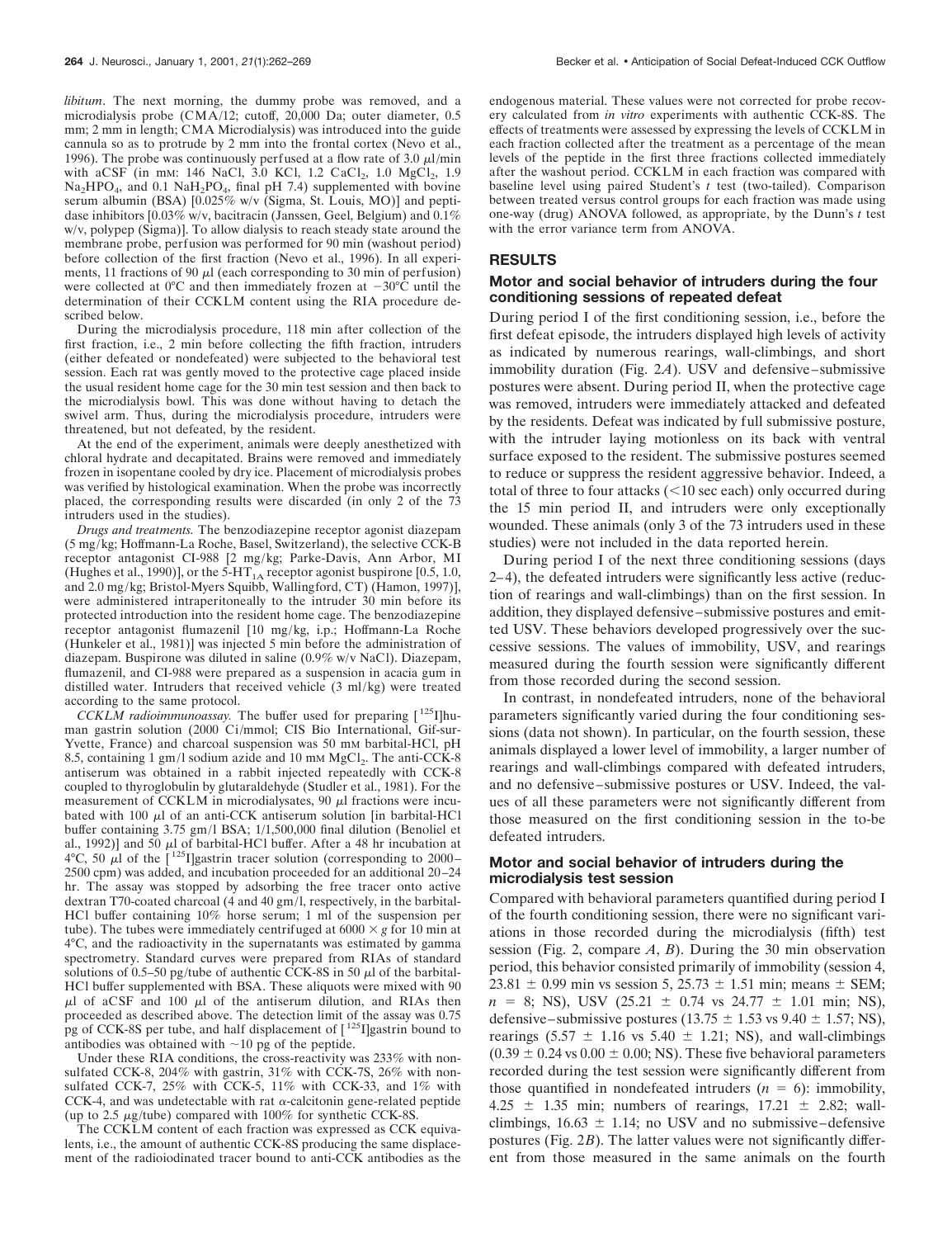

*Figure 2. A*, Behavioral responses of defeated rats during four consecutive conditioning sessions of social stress. Comparison with nondefeated intruders. Behavior of intruders was quantified during the 30 min period I of each conditioning session, when they were placed in a protective cage inside the home cage of residents (i.e., before removing the protective cage for 15 min, period II). The duration of immobility and USV and the number of defensive–submissive postures, rearings, and wall-climbings were measured for the entire period I (30 min). No significant changes were noted between the successive sessions for nondefeated intruders; only the data corresponding to the fourth session  $[(4)]$  are shown. Data are the means  $\pm$  SEM of parameters recorded in eight defeated and six nondefeated intruders.  $\dot{p}$  < 0.01 versus defeated intruders on day 1;  $\dot{p}$  < 0.05 versus defeated intruders on day 2;  $\uparrow p$  < 0.01 versus nondefeated intruders on day 4. *B*, Effects of a 30 min protected exposure to resident rats during the microdialysis test session on the behavioral responses of defeated or nondefeated intruders. During the microdialysis experiment, i.e., on the ninth day of the protocol illustrated in Figure 1*B*, behavior of intruders was recorded for the 30 min protected exposure to residents. The five parameters were quantified as described above. Each bar is the mean  $\pm$  SEM of data obtained in eight defeated and six nondefeated intruders.  $\dot{\gamma}$   $\epsilon$  0.01 versus nondefeated intruders.

conditioning session and on the first day in both the to-be defeated and nondefeated intruders.

## **Extracellular cortical levels of CCKLM in intruders**

The spontaneous CCKLM outflow (i.e., fractions 1–3 measured 120–30 min before exposure to resident) in defeated intruders was not significantly different from that measured in nondefeated intruders (1.35  $\pm$  0.13 pg of CCK equivalents per fraction; mean  $\pm$  SEM; *n* = 8; vs 1.39  $\pm$  0.08; *n* = 6, respectively) (Fig. 3).

When defeated intruders were placed into the protective cage inside the home cage of the resident, a significant elevation of CCKLM extracellular levels was observed in the corresponding (fifth) microdialysate fraction (+99  $\pm$  12%; *p* < 0.001; *n* = 8). Subsequently, CCKLM levels returned to basal values and remained stable until the end of the experiment. In nondefeated intruders, introduction into the home cage of the resident did not significantly modify cortical CCKLM outflow.

## **Effects of diazepam, buspirone, or CI-988 on behavior and extracellular CCKLM levels**

# *Behavior*

Injection of saline or suspension of acacia gum in distilled water, 30 min before the 30 min protected confrontation, did not significantly affect the behavior of both defeated and nondefeated intruders compared with noninjected intruders (Table 1, Fig. 2*B*).

In nondefeated intruders, diazepam (5 mg/kg, i.p.) significantly decreased the number of rearings and wall-climbings and lengthened immobility time. These effects were completely prevented by flumazenil (10 mg/kg, i.p., 5 min before diazepam), which, on its own, significantly affected none of the five behavioral parameters measured (data not shown). Similarly, CI-988 (2 mg/kg, i.p.) (Table 1) and buspirone at three different doses (0.5, 1.0 and 2.0 mg/kg, i.p., 30 min before the protected confrontation) (data not shown) did not significantly change these parameters.

In defeated intruders, diazepam significantly reduced the duration of USV and the number of submissive–defensive postures, whereas the numbers of wall-climbings and rearings were increased when compared with acacia gum-injected intruders. These effects were completely prevented by flumazenil (Table 1), which, on its own, affected none of the five behavioral parameters quantified in the defeated intruders (data not shown). The CCK-B receptor antagonist CI-988 significantly reduced the time spent immobile and vocalizing, as well as the number of defensive–submissive postures, and enhanced rearings and wallclimbings (Table 1). Indeed, for defeated intruders treated with diazepam or CI-988, the values of all the measured parameters were not significantly different from those recorded in their nondefeated counterparts (except the duration of vocalization in CI-988-treated animals) (Table 1). In contrast, buspirone (0.5, 1.0, and 2.0 mg/kg, i.p.) did not significantly alter any of the five behavioral parameters in defeated intruders (data not shown).

#### *Extracellular cortical levels of CCKLM in intruders*

In both nondefeated (data not shown) and defeated intruders, neither saline, acacia gum, diazepam, buspirone, nor CI-988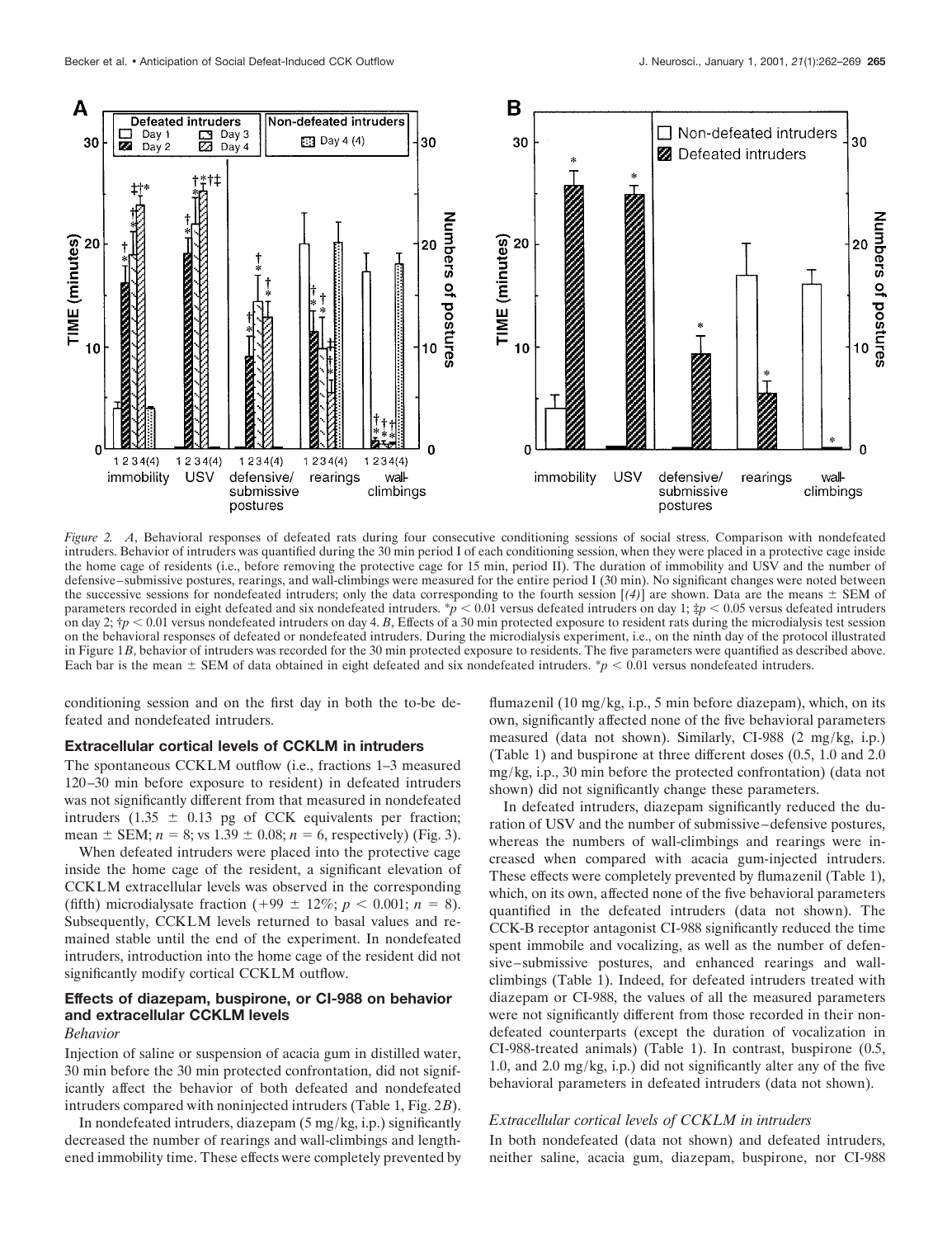220

200

180

160

140

120

100

80

60

CCKLM (% of control)

Fraction (30 min) *Figure 3.* Effects of a 30 min protected exposure to residents on extracellular cortical levels of CCKLM in defeated or nondefeated intruders. Cortical CCKLM levels were measured for 120 min before, during (fraction 5), and 180 min after the 30 min exposure (*arrow*) of defeated  $(n = 8; \blacksquare)$  or nondefeated  $(n = 6; \square)$  intruders to residents. Data are the means  $\pm$  SEM of CCKLM contents of collected fractions, expressed as percentages of basal values, taken as the mean of fractions 1–3. Fraction 1 is the first fraction collected after a 90 min washout period after probe insertion.  $\dot{p}$  < 0.001 with respect to basal values.

30-min protected confrontation

> 5 6 7

 $\overline{\mathbf{3}}$ 

4

 $\star$ 

 $\Box$  Non-defeated intruders

9 10  $11$ 

8

Defeated intruders

affected the extracellular cortical levels of CCKLM before the protected confrontation to the resident (fraction 4) (Fig. 4).

In defeated intruders, acacia gum or saline did not modify stress-induced CCKLM overflow (compare Figs. 3, 4*A*,*B*). In contrast, diazepam completely abolished the increase in CCKLM contents in the fraction (fifth) collected during the 30 min protected confrontation to the resident (Fig. 4*A*). As illustrated in Figure 4*A*, flumazenil pretreatment (inactive on its own) (data not shown) prevented the effect of diazepam, and stress-induced CCKLM overflow in defeated intruders treated with the combination of these two drugs did not significantly differ from that measured in defeated intruders injected with the vehicle only. Similarly, CCKLM overflow was unaltered in defeated intruders treated with either CI-988 (Fig. 4*A*) or buspirone (at 0.5, 1.0, and 2.0 mg/kg) (Fig. 4*B*) compared with vehicle-treated defeated intruders.

### **DISCUSSION**

The present study shows that the anticipation of social defeat increased cortical CCKergic neurotransmission in rats. This effect seems in relation to stress and/or anxiety because the protocol used herein produced behaviors that could be related to this state. Moreover, the increase of cortical extracellular levels, as well as the anxiety-related behaviors, could be prevented by the potent anxiolytic drug diazepam, whereas the CCK-B receptor antagonist CI-988 reduced the behaviors only. That the  $5-HT<sub>1A</sub>$  receptor agonist buspirone had no effect on behavioral responses and CCKLM release associated with anticipation of social defeat suggests that this drug did not possess anxiolytic properties in this paradigm. All of these data show the existence of a close paral-



*Figure 4.* Effects of diazepam  $(\pm \text{ flumazenil})$ , buspirone, or CI-988 on cortical CCKLM outflow in defeated intruders subjected to a 30 min protected exposure to residents. A, Diazepam (5 mg/kg, i.p.;  $n = 8$ ;  $\bullet$ ), CI-988 (2 mg/kg, i.p.;  $n = 10;$  M), or acacia gum  $(n = 7; \blacksquare)$  was administered (*small filled arrow*) 30 min before the 30 min protected exposure to residents (corresponding to fraction 5; *large filled arrow*). Flumazenil (10 mg/kg, i.p.;  $n = 6$ ;  $\circ$ ) was administered 5 min before diazepam. *B*, Buspirone [0.5 mg/kg ( $n = 6$ ;  $\bullet$ ), 1.0 mg/kg ( $n = 10$ ;  $\circ$ ), or 2.0 mg/kg  $(n = 6; \Box)$ ] or saline  $(n = 7; \blacksquare)$  was injected intraperitoneally 30 min before the 30 min protected exposure to residents. Data are the means  $\pm$  SEM of CCKLM contents of collected fractions, expressed as percentages of basal values, taken as the mean of fractions 1–3. Fraction 1 is the first sample collected after a 90 min wash-out period after probe insertion.  $\degree p$  < 0.01;  $\degree \degree p$  < 0.001 with respect to basal values (100%).  $\degree p$  < 0.05;  $\dagger$ *†p* < 0.001 with respect to corresponding values for defeated intruders given acacia gum.

lelism between the activation of cortical CCKergic neurotransmission and stress and/or anxiety-driven behavior in defeated rats.

The experimental procedure used in the present study was essentially based on that described by Miczek and his coworkers (Tornatzky and Miczek, 1994; Tidey and Miczek, 1996), who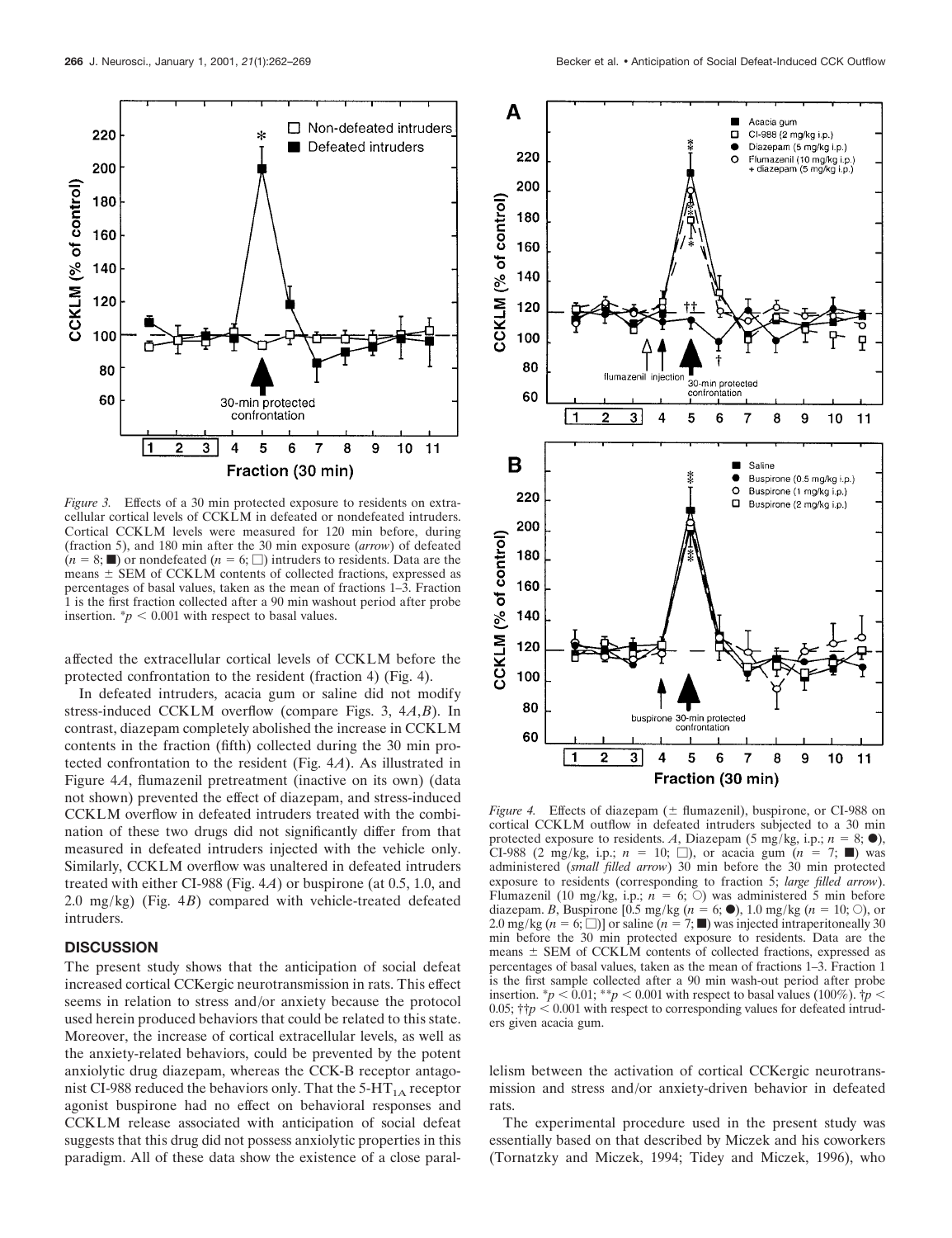|                               |    | Acacia gum<br>$(n = 7)$           | Diazepam<br>$(5 \text{ mg/kg})$<br>$(n = 8)$ | Flumazenil $(10 \text{ mg/kg})$<br>plus<br>diazepam $(5 \text{ mg/kg})$<br>$(n = 6)$ | CI-988<br>$(2 \text{ mg/kg})$<br>$(n = 10)$ |
|-------------------------------|----|-----------------------------------|----------------------------------------------|--------------------------------------------------------------------------------------|---------------------------------------------|
| Immobility (minutes)          | ND | $4.23 \pm 0.90$                   | $21.83 \pm 1.75^*$                           | $4.42 \pm 0.30^8$                                                                    | $5.85 \pm 1.51$                             |
|                               | D  | $25.14 \pm 1.13^{\dagger\dagger}$ | $25.40 \pm 0.57$                             | $24.09 \pm 1.09^{\dagger\dagger}$                                                    | $6.89 \pm 1.86$ **                          |
| USV (minutes)                 | ND |                                   | $0.86 \pm 0.53$                              | 0                                                                                    | $\theta$                                    |
|                               | D  | $25.35 \pm 1.08^{\dagger\dagger}$ | $3.69 \pm 2.60$ **                           | $22.50 \pm 1.24$ <sup>††∞∞</sup>                                                     | $7.47 \pm 1.60***$                          |
| Defensive–submissive postures |    |                                   |                                              |                                                                                      |                                             |
| (numbers per 30 min)          | ND | $\Omega$                          | $\theta$                                     | $\Omega$                                                                             | $\left($                                    |
|                               | D  | $10.00 \pm 1.53^{\dagger}$        | $0.67 \pm 0.33$ **                           | $8.50 \pm 1.60^{4}$                                                                  | $4.75 \pm 2.21^*$                           |
| Rearings (numbers per 30 min) | ND | $18.28 \pm 2.13$                  | $8.60 \pm 1.21^{\ddagger}$                   | $19.33 \pm 2.40^8$                                                                   | $19.61 \pm 2.30$                            |
|                               | D  | $4.05 \pm 0.44^{\dagger\dagger}$  | $8.33 \pm 0.58^*$                            | $4.25 \pm 0.76$ <sup>††∞</sup>                                                       | $23.81 \pm 4.40**$                          |
| Wall-climbings (numbers per   |    |                                   |                                              |                                                                                      |                                             |
| $30 \text{ min}$ )            | ND | $17.62 \pm 1.86$                  | $3.22 \pm 1.33^{\ddagger}$                   | $17.67 \pm 1.20^8$                                                                   | $17.54 \pm 1.82$                            |
|                               | D  | $0^{\dagger\dagger}$              | $3.17 \pm 0.60^*$                            | $0.25 \pm 0.25$ <sup>††∞</sup>                                                       | $15.60 \pm 1.62$ **                         |

**Table 1. Effects of diazepam, flumazenil plus diazepam, or CI-988 on the behavioral responses of nondefeated (ND) or defeated (D) intruders during a 30 min protected exposure to a resident, in the course of the microdialysis test session**

Behavior of nondefeated or defeated intruders was recorded in the course of the microdialysis experiment during the 30 min protected exposure to a resident, starting 30 min after diazepam (5 mg/kg, i.p.), CI-988 (2 mg/kg, i.p.), or acacia gum injection. Flumazenil (10 mg/kg, i.p.) was injected 5 min before diazepam. The five behavioral parameters were quantified as indicated in the legend to Figure 2. Data are the means  $\pm$  SEM of data obtained in *n* (6–10) rats.

 $\dot{p}$  < 0.01 versus nondefeated intruders given acacia gum.

 $\phi^{\dagger} p < 0.05$ ,  $\phi^{\dagger} p < 0.01$  versus nondefeated intruders given the same treatment.

 $\epsilon_p$  < 0.05,  $\epsilon_p$  < 0.01 defeated intruders treated with flumazenil plus diazepam versus defeated intruders given diazepam.

 $*p < 0.05$ ,  $* p < 0.01$  versus defeated intruders given acacia gum.

 $\beta_p < 0.01$  nondefeated intruders treated with flumazenil plus diazepam versus nondefeated intruders given diazepam.

established that the paradigm consisting of confrontations between an intruder and a resident rat on 4 consecutive days represents a social stress that offers the advantages of ecological and ethological validity. The major difference that we introduced in this paradigm is the timeline during the four conditioning sessions. In the procedure described by Miczek and his coworkers, intruders were placed in a protective cage after the defeat, whereas, in the present study, the 30 min protected session always preceded the defeat. Therefore, this procedure allowed us to investigate the anticipation of the defeat (psychosocial stress).

During the first exposure of the intruder, in a protective cage, to the resident, the intruder clearly displayed exploratory behavior as evidenced by numerous rearings and wall-climbings. In contrast, from the second session onward, rats defeated during period II of the preceding session exhibited clear-cut changes in behavior; rearings progressively declined and wall-climbings almost completely disappeared, whereas the immobility time progressively lengthened. In addition, the defeated intruders adopted defensive–submissive postures and emitted USV for a long duration. In rats subjected to the same protected confrontation, but not to the physical defeat by the resident (nondefeated intruders), none of the locomotor or social behaviors significantly changed throughout the five successive social encounters. In defeated intruders, the reduction of exploratory behavior cannot be accounted for by habituation because it was not observed in nondefeated intruders. During agonistic encounters with the resident animals (period II), the defeated intruders emitted USV in conjunction with defensive and submissive behavior (data not shown). In contrast, no USV were recorded before the first defeat. The appearance of USV in period I as soon as on the second conditioning session emphasizes the importance of the socially relevant context to generate USV. USV, particularly at low frequency (20–30 kHz), are emitted in response to various anxiogenic events, including social defeat (Sales, 1972; de Vry et al., 1993; Vivian and Miczek, 1993; Tornatzky and Miczek, 1994).

In line with this interpretation, Blanchard et al. (1991) reported that the presentation of a cat to a rat led the latter to produce USV (22 kHz) that occurred over the same period as freezing. On the other hand, previous studies (Vivian and Miczek, 1993; Tornatzky and Miczek, 1994) established that defensive–submissive postures can be related to state of fear and/or anxiety.

The behavior exhibited by the defeated intruders during the anticipation of defeat on the fifth experimental session did not significantly differ from that noted on the fourth confrontation session performed 4 d before. Indeed, on the microdialysis day, the protected confrontation of the intruders to the resident resulted in submissive–defensive postures, USV, and almost complete suppression of motor or exploratory behavior. These behaviors were associated with a marked increase in extracellular CCKLM levels in the frontal cortex. This effect lasted for the 30 min confrontation only, because CCKLM outflow returned to the baseline value and remained stable thereafter, up to the end of the experiment. In nondefeated intruders, neither behavior nor extracellular CCKLM levels were affected by the protected confrontation to the residents. This strongly suggests that the behavioral responses and the increase in cortical CCKLM outflow in defeated intruders could be attributed to the anticipatory "fear" of encountering an animal that had previously attacked and defeated them.

We have shown previously that exposure to other uncontrollable aversive stimuli, such as restraint stress, yohimbine administration, or ether inhalation, induced an increase in cortical CCKLM release in rats (Nevo et al., 1996; Becker et al., 1999). In the present study, the fact that the enhanced CCKLM outflow was observed during the anticipatory phase of a defeat episode and was abolished by the established anxiolytic diazepam further strengthens the anxiety-like interpretation of the situation. Furthermore, diazepam treatment also produced a marked decrease in the vocalization time and the number of defensive–submissive postures and an increased number of rearings and wall-climbings.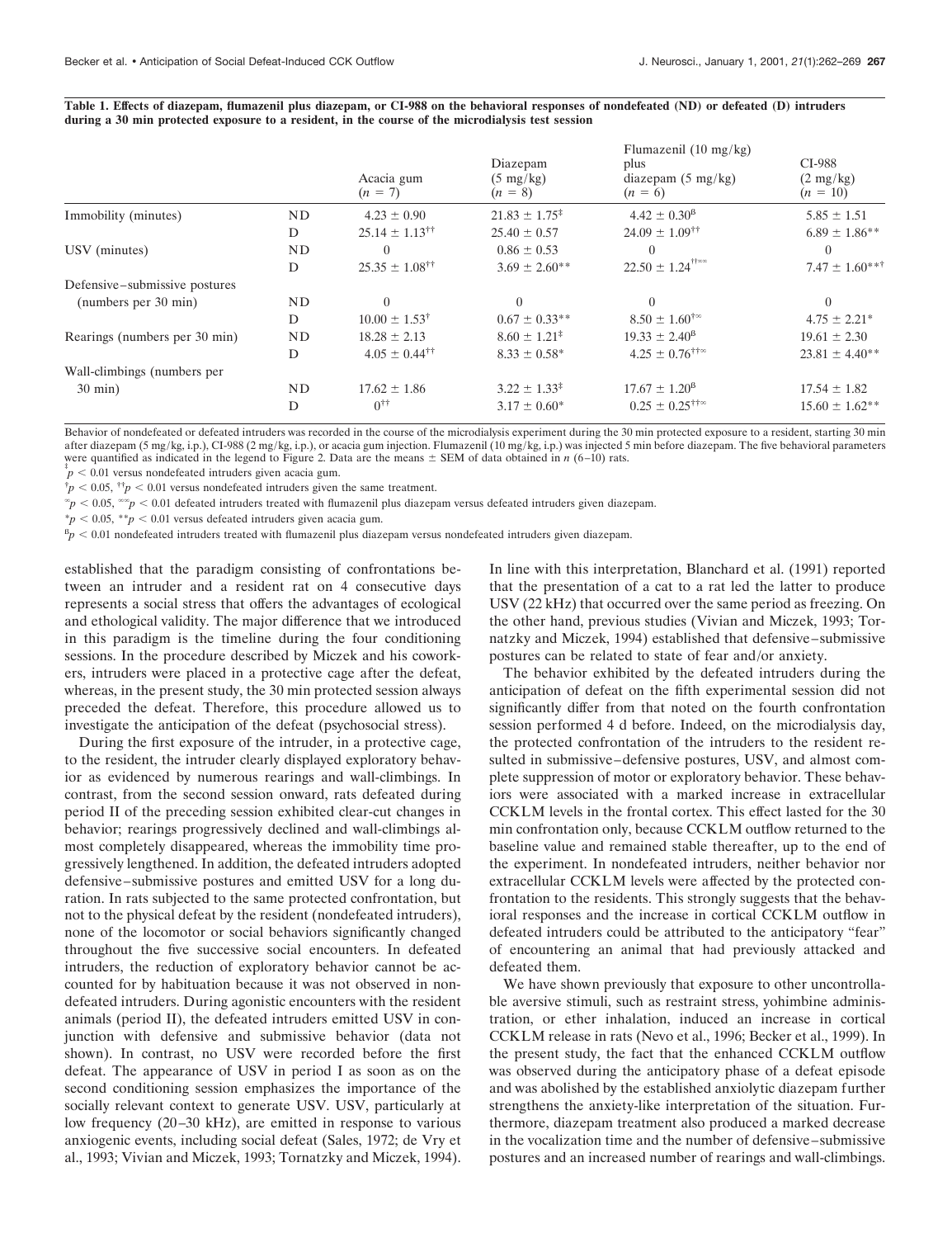These effects were actually attributable to the stimulation of benzodiazepine receptors because they were prevented by the benzodiazepine receptor antagonist flumazenil at a dose (10 mg/kg, i.p.) that blocks diazepam-induced behaviors (Ida et al., 1985; Rowlett and Woolverton, 1996; Matto et al., 1997). In line with the present data, diazepam, reported to act on the motivational or threat intensity dimension, was already shown to reduce vocalization in the Fear/Defense Test Battery (Blanchard et al., 1990) and in a social stress paradigm in rats (Tornatzky and Miczek, 1991). The fact that the increased time spent immobile in defeated intruders was not reversed by diazepam might be accounted for by the sedative effect of this benzodiazepine (Haefely et al., 1981). Accordingly, immobility was clearly lengthened in nondefeated intruders given diazepam, and this effect could be prevented by flumazenil.

In contrast to diazepam, the  $5-HT<sub>1A</sub>$  receptor agonist buspirone, at doses (0.5–2.0 mg/kg, i.p.) known to possess anxiolytic properties in some paradigms (Griebel, 1995), prevented neither the behavioral manifestations nor the enhancement of cortical extracellular CCKLM levels that accompanied the anticipation of a defeat episode. The lack of effect of buspirone on both behavioral and biochemical parameters indicated that the increased release of CCK did not result from some excitatory influence of 5-HT acting at  $5$ -HT<sub>1A</sub> receptors. We showed previously that buspirone (1 mg/kg, i.p.) counteracted the increase in cortical extracellular CCKLM levels induced by restraint stress or administration of the anxiogenic compound yohimbine (Becker et al., 1999). This would indicate that the anxiolytic-like effects of  $5-HT<sub>1A</sub>$  receptor agonists depend on the anxiogenic–stress procedure used and sustains the opinion that conflict paradigms are less sensitive to the action of these compounds than unconditioned models (Griebel, 1995).

To investigate whether CCKLM overflow could be responsible, at least partly, for the behavioral responses in defeated intruders during the 30 min protected exposure to the resident, we attempted to prevent these responses by blocking CCK receptors. Although CI-988 has rather poor bioavailability and blood–brain barrier permeability, we chose this antagonist because it possesses a nanomolar affinity for CCK-B receptors and exhibits a good selectivity for CCK-B over CCK-A receptors (Noble et al., 1999). Indeed, numerous convergent studies previously demonstrated that the anxiogenic effects of CCK are mediated through the stimulation of CCK-B receptors (see references in the introductory remarks). The administration of CI-988 affected neither the spontaneous outflow of CCKLM nor the stress-induced CCKLM overflow in the frontal cortex of intruders, thereby suggesting that CCK release from CCKergic terminals may not be controlled by CCK autoreceptors. However, CI-988 markedly reduced all of the anxiety-like behaviors in defeated intruders. Thus, among the five parameters measured, only USV duration did not return to control values in CI-988-pretreated animals. Indeed, although still longer than in nondefeated intruders, the duration of USV was significantly reduced in CI-988-pretreated compared with nontreated defeated intruders. At the dose used in our studies, 2 mg/kg intraperitoneally, CI-988 exerts clear-cut anxiolytic-like effects in various paradigms (Singh et al., 1991; Izumi et al., 1996; Adamec et al., 1997). Accordingly, the present results further support the idea that the activation of cortical CCKergic neurotransmission closely paralleled stress- and/or anxiety-driven behaviors in rats. It can be reasonably assumed that CCK itself contributed to these behaviors because they could be significantly reduced by the blockade of the actions of the peptide by CI-988.

In conclusion, the present study showed that anticipation of social defeat produces an anxiety-like state that is associated with an increase in cortical CCKergic neurotransmission. Furthermore, the latter event appeared to be probably involved in the genesis of anxiety-like behaviors. The experimental paradigm used herein should be suitable for both investigating the implication of other neuronal systems in anticipatory fear and assessing the potential anxiolytic properties of drugs.

## **REFERENCES**

- Adamec RE, Shallow T, Budgel J (1997) Blockade of  $CCK_B$  but not  $CCK<sub>A</sub>$  receptors before and after the stress of predator exposure prevents lasting increases in anxiety-like behavior: implications for anxiety associated with posttraumatic stress disorder. Behav Neurosci 111:435–449.
- Albonetti ME, Farabollini F (1994) Social stress by repeated defeat: effects on social behaviour and emotionality. Behav Brain Res 62:187–193.
- Becker C, Hamon M, Benoliel J-J (1999) Prevention by  $5-HT<sub>1A</sub>$  receptor agonists of restraint stress- and yohimbine-induced release of cholecystokinin in the frontal cortex of the freely moving rat. Neuropharmacology 38:525–532.
- Beinfeld MC, Meyer DK, Eskay RL, Jensen RT, Brownstein MJ (1981) The distribution of cholecystokinin immunoreactivity in the central nervous system of the rat as determined by radioimmunoassay. Brain Res 212:51–57.
- Benoliel J-J, Bourgoin S, Mauborgne A, Pohl M, Legrand JC, Hamon M, Cesselin F (1992) GABA, acting at both  $GABA_A$  and  $GABA_B$  receptors, inhibits the release of cholecystokinin-like material from the rat spinal cord *in vitro*. Brain Res 590:255–262.
- Blanchard DC, Blanchard RJ, Rodgers RJ (1990) Pharmacological and neural control of anti-predator defense in the rat. Aggress Behav 16:165–175.
- Blanchard RJ, Blanchard DC, Agullana R, Weiss SM (1991) Twentytwo kHz alarm cries to presentation of a predator, by laboratory rats living in visible burrow systems. Physiol Behav 50:967–972.
- Bradwejn J, Koszycki D, Meterissian G (1990) Cholecystokinin tetrapeptide induces panic attacks in patients with panic disorder. Can J Psychiatry 35:83–85.
- Bradwejn J, Koszycki D, Couëtoux du Tertre A, van Megen H, den Boer J, Westenberg H, Annable L (1994) The panicogenic effects of cholecystokinin-tetrapeptide are antagonized by  $L$ -365,260, a central cholecystokinin receptor antagonist, in patients with panic disorder. Arch Gen Psychiatry 51:486–493.
- Brodin K, Rosen A, Iwarsson K, Ogren SO, Brodin E (1989) Increased levels of substance-P and cholecystokinin in rat cerebral cortex following repeated electroconvulsive shock and subchronic treatment with serotonin uptake inhibitor. Acta Physiol Scand 136:613–614.
- Daugé V, Léna I (1998) CCK in anxiety and cognitive processes. Neurosci Biobehav Rev 22:815–825.
- de Montigny C (1989) Cholecystokinin-tetrapeptide induces panic-like attacks in healthy volunteers. Arch Gen Psychiatry 46:511–517.
- de Vry J, Benz U, Schreiber R, Traber J (1993) Shock-induced ultrasonic vocalization in young adult rats: a model for testing putative antianxiety drugs. Eur J Pharmacol 249:331–339.
- Griebel G (1995) 5-Hydroxytryptamine-interacting drugs in animal models of anxiety disorders: more than 30 years of research. Pharmacol Ther 65:319–395.
- Haefely W, Pieri L, Polc P, Schaffner R (1981) General pharmacology and neuropharmacology of benzodiazepine derivatives. In: Handbook of experimental pharmacology (Hoffmeister F, Stille G, eds), pp 13– 262. Berlin: Springer.
- Hamon M (1997) The main features of central  $5-HT_{1A}$  receptors. In: Serotoninergic neurons and  $5-HT$  receptors in the CNS. In: Handbook of Experimental Pharmacology (Baumgarten HG, Göthert M, eds), pp 239–268. Berlin: Springer.
- Harro J, Kiivet R-A, Lang A, Vasar E (1990) Rats with anxious or non-anxious type of exploratory behaviour differ in their brain CCK-8 and benzodiazepine receptor characteristics. Behav Brain Res 39:63–71.
- Harro J, Jossan SS, Oreland L (1992) Changes in cholecystokinin receptor binding in rat brain after selective damage of the locus coeruleus projections by DSP-4 treatment. Naunyn Schmiedebergs Arch Pharmacol 364:425–431.
- Hughes J, Boden P, Costall B, Domeney A, Kelly E, Horwell DC, Hunter JC, Pinnock RD, Woodruff GN (1990) Development of a class of selective cholecystokinin type B receptor antagonists having potent anxiolytic activity. Proc Natl Acad Sci USA 87:6728–6732.
- Hunkeler W, Mohler H, Pieri L, Polc P, Bonetti EP, Cumin R, Schaffner R, Haefely W (1981) Selective antagonists of benzodiazepines. Nature 290:514–516.